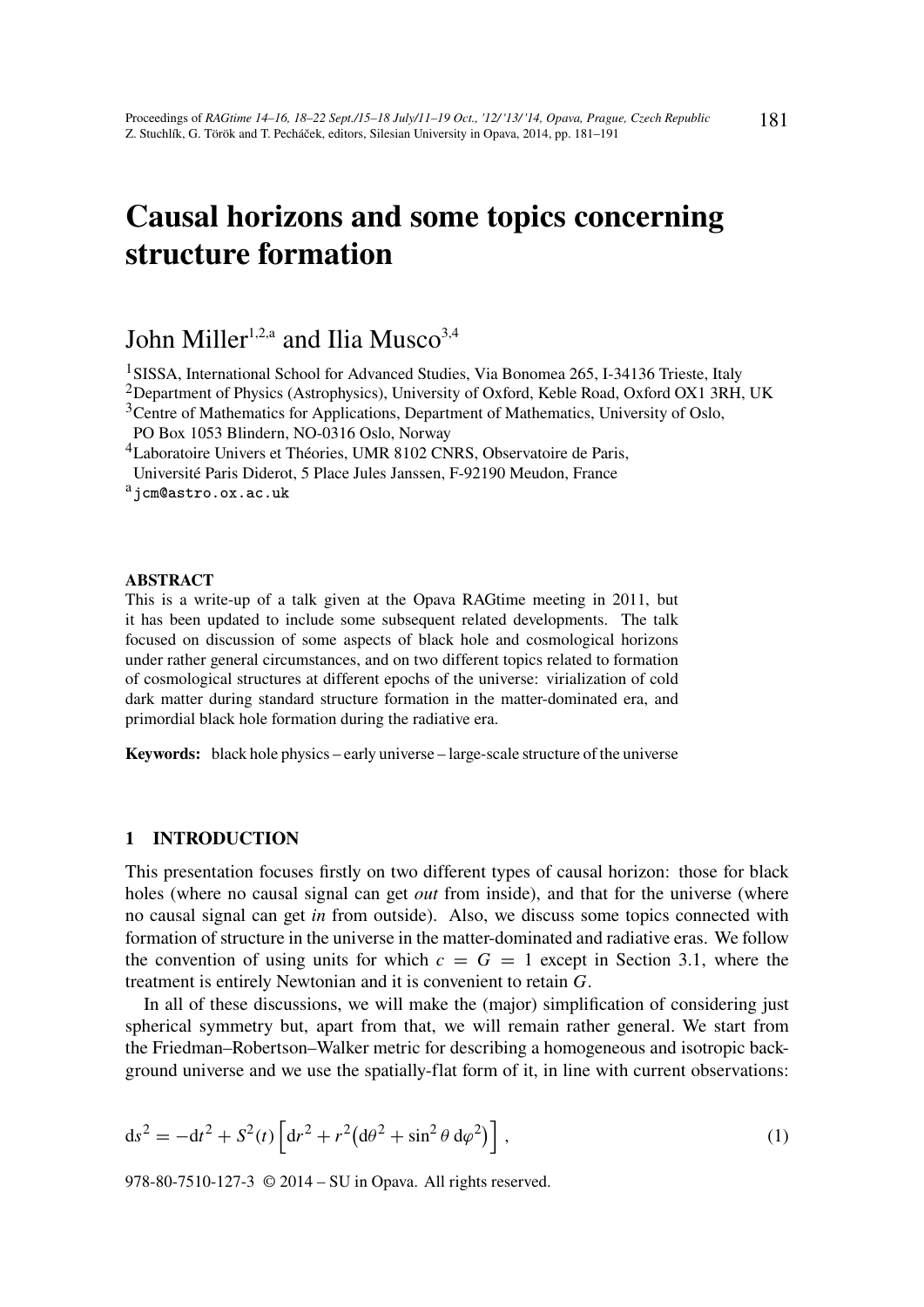where  $r$  is a co-moving radial coordinate and  $S(t)$  is the scale factor. This can be written in the alternative form

$$
ds^{2} = -dt^{2} + S^{2}(t) dr^{2} + R^{2} \left( d\theta^{2} + \sin^{2} \theta d\varphi^{2} \right),
$$
 (2)

where  $R = S(t)r$  is a circumference coordinate (invariantly defined as being the proper circumference of a circle, centred on the origin, divided by  $2\pi$ ). This is the same quantity as used for the radial coordinate in the standard form of the Schwarzschild metric.

The above description is for a uniform medium; when we have a (spherically symmetric) deviation away from this, the metric can then be written in the generalised form

$$
ds^{2} = -a^{2} dt^{2} + b^{2} dr^{2} + R^{2} (d\theta^{2} + \sin^{2} \theta d\varphi^{2}),
$$
\n(3)

with *a*, *b* and *R* all being functions of *r* and *t*. Using a diagonal form of the metric like this (with no cross terms involving d*r* d*t*, etc.) implies a particular choice of time slicing, and the time coordinate here is often called "cosmic time". The form of metric (3) can be used in principle for any spherically-symmetric space-time, although it is often more convenient in practice to use other kinds of slicing.

#### 2 CAUSAL HORIZONS

In this section, we discuss how the concepts of black-hole and cosmological horizons emerge from a general treatment of outgoing and ingoing null rays. We continue to assume spherical symmetry and take the medium to be a perfect fluid, but our discussion is general in the sense that it is independent of the equation of state used for the matter and we make no assumptions of homogeneity (with reference to the cosmological case), or of stationarity, asymptotic flatness and the presence of vacuum exteriors (with reference to the black holes). It can be interesting to see how well-known results emerge in this approach.

First, we consider the general treatment of radial null rays, using the cosmic time form of the metric (3) introduced above. Along the path of any radial null ray, we have  $ds = d\theta =$  $d\phi = 0$  and so

$$
\mathrm{d}r = \pm \frac{a}{b} \,\mathrm{d}t \,,\tag{4}
$$

with the plus corresponding to an outgoing ray and the minus to an ingoing one. Note that here "outgoing" and "ingoing" are defined with respect to the comoving frame of local matter. This convention is used throughout the present section.

The general expression for changes in *R* along a radial worldline is

$$
dR = \frac{\partial R}{\partial t} dt + \frac{\partial R}{\partial r} dr,
$$
\n(5)

and so along a radial *null ray*

$$
dR = \left(\frac{\partial R}{\partial t} \pm \frac{a}{b} \frac{\partial R}{\partial r}\right) dt.
$$
 (6)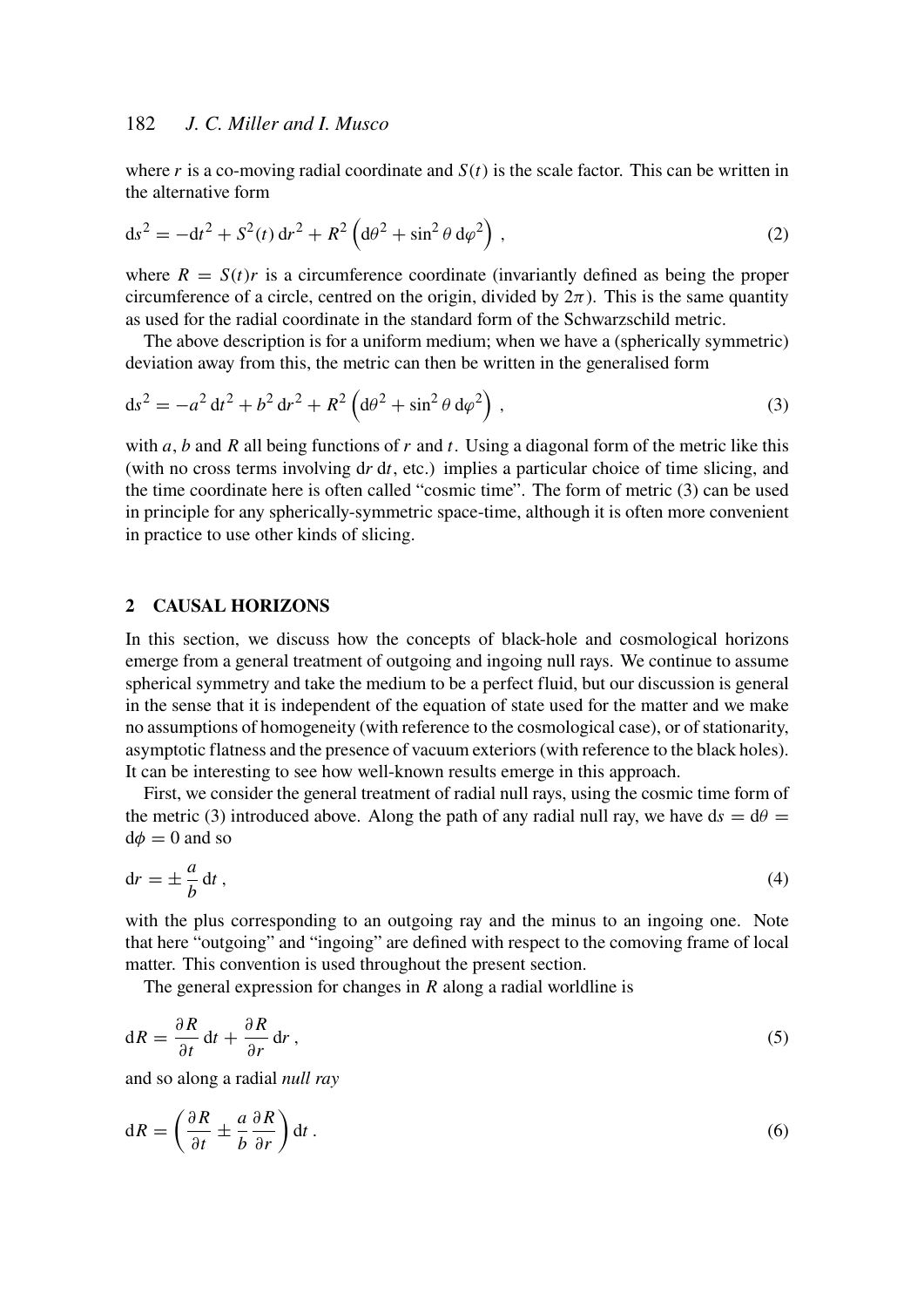Following the classic paper of Misner (1969), we now introduce the operators

$$
D_t \equiv \frac{1}{a} \frac{\partial}{\partial t} \quad \text{and} \quad D_r \equiv \frac{1}{b} \frac{\partial}{\partial r} \,. \tag{7}
$$

Applying these to the circumference coordinate  $R$ , one then defines the quantities

$$
U \equiv D_t R \qquad \text{and} \qquad \Gamma \equiv D_r R \,, \tag{8}
$$

where *U* is the radial component of four-velocity in the "Eulerian" frame, with respect to which the fluid is moving, and  $\Gamma$  is a generalized Lorentz factor (which reduces to the standard one in the special relativistic limit). In terms of these,

$$
\frac{\partial R}{\partial t} = aU \quad \text{and} \quad \frac{\partial R}{\partial r} = b\Gamma \,. \tag{9}
$$

Inserting these into Eq. (6) gives the expression for how *R* changes with time along a radial null ray:

$$
\frac{\mathrm{d}R}{\mathrm{d}t} = a\left(U \pm \Gamma\right) \,,\tag{10}
$$

where the plus is again for a ray which is outgoing (with respect to the matter) while the minus is for an ingoing one.

To find an expression for  $\Gamma$ , we need to use the Einstein field equation. As usual, we approximate the matter to behave as a perfect fluid with the stress-energy tensor

$$
T^{\mu\nu} = (e+p)u^{\mu}u^{\nu} + pg^{\mu\nu}, \qquad (11)
$$

where *e* is the energy density, *p* is the pressure and  $u^{\mu}$  is the four-velocity. The  $G_0^0$  and  $G_1^1$ components of the Einstein equation then give

$$
4\pi R^2 e R_{,r} = \frac{1}{2} \left( R + R U^2 - R \Gamma^2 \right)_{,r}, \qquad (12)
$$

and

$$
4\pi R^2 apU = -\frac{1}{2} \left( R + RU^2 - R\Gamma^2 \right)_{,t} , \qquad (13)
$$

with the commas representing partial derivatives. It is convenient to make the definition

$$
m \equiv \frac{1}{2} \left( R + R U^2 - R \Gamma^2 \right) . \tag{14}
$$

Integrating equation (12) then gives

$$
m = \int 4\pi R^2 e \, dR \,,\tag{15}
$$

(corresponding to the interpretation of  $m$  as the mass contained within radius  $R$ ), while Eq.  $(13)$  gives

$$
D_t m = -4\pi R^2 p U, \qquad (16)
$$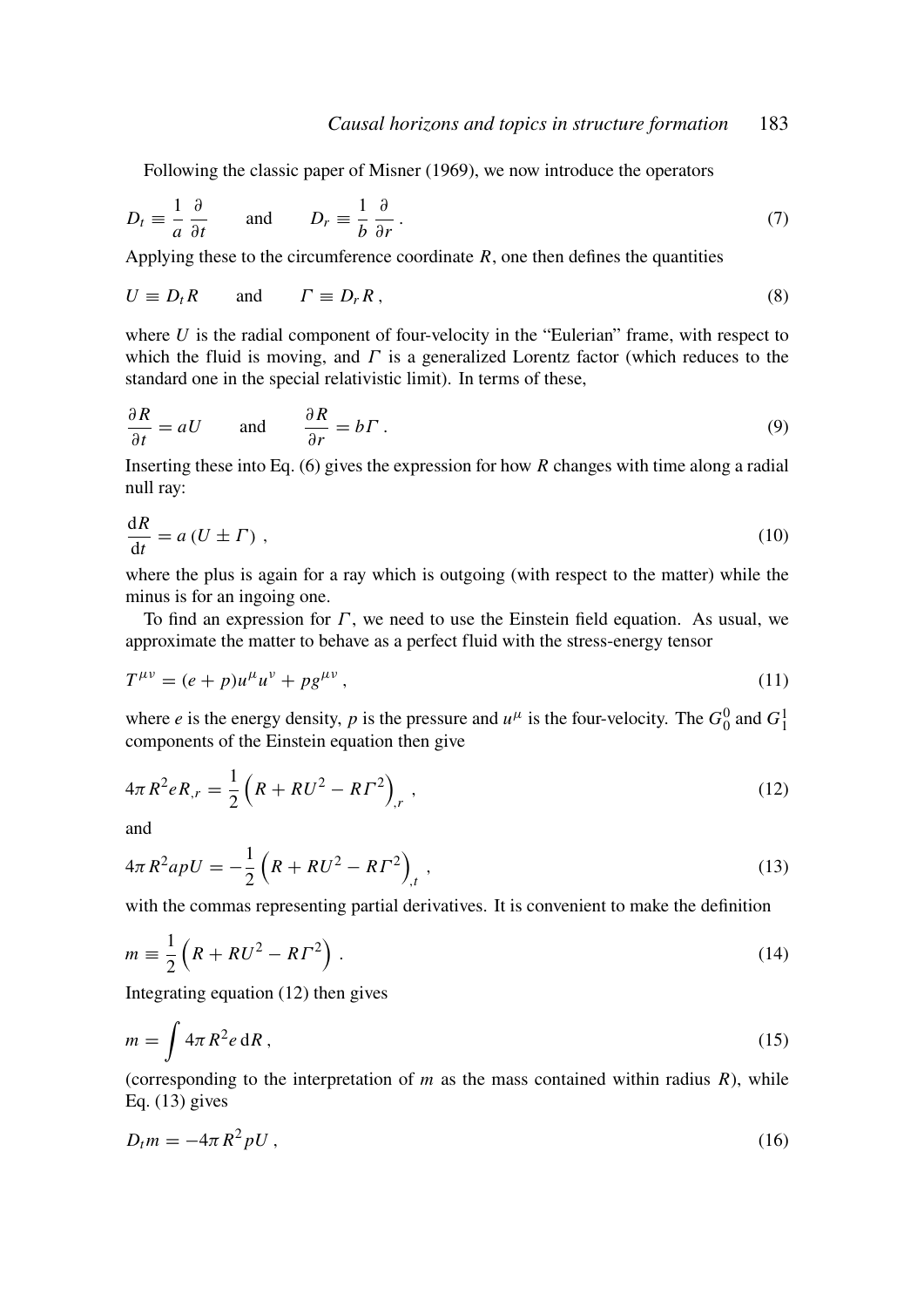(representing the change of energy resulting from work done against pressure during expansion or contraction). Rearranging the terms in (14) then gives

$$
\Gamma^2 = 1 + U^2 - \frac{2m}{R} \,. \tag{17}
$$

Returning now to Eq. (10), the limiting surface at which an outgoing radial light ray cannot move to larger *R*, is given by

$$
\left(\frac{dR}{dt}\right)_{\text{out}} = a(U + \Gamma) = 0,\tag{18}
$$

implying

$$
\Gamma = -U \,. \tag{19}
$$

This corresponds to the so-called "apparent horizon" of a black hole. Similarly, the limiting surface at which an ingoing radial light ray cannot move to smaller *R* is given by

$$
\left(\frac{dR}{dt}\right)_{in} = a(U - \Gamma) = 0,
$$
\n(20)

implying

$$
\Gamma = U. \tag{21}
$$

This corresponds to the cosmological (Hubble) horizon. Note that the surfaces for which (19) and (21) hold are *marginally trapped surfaces* and so are representations of a concept (Penrose, 1965) which plays a fundamental role in general relativity.

Conditions (19) and (21) are different, of course, but for both of them

$$
\Gamma^2 = U^2,\tag{22}
$$

and so, using (17), they both correspond to the condition

$$
R = 2m \tag{23}
$$

which is a familiar result! Although we have used cosmic-time slicing in this derivation, the final result is actually independent of the slicing used. We stress again that our derivation here does not depend on any assumptions of homogeneity (with reference to the cosmological case), or of stationarity, asymptotic flatness and the presence of vacuum exteriors (with reference to black holes).

## 3 COSMOLOGICAL STRUCTURE FORMATION

In this section, we discuss some topics concerning cosmological structure formation at two different stages in the history of the universe: in the matter-dominated and radiative eras. The main interest is in the consequences of perturbations which started as small quantum fluctuations in the very early universe and were then inflated onto supra-horizon scales,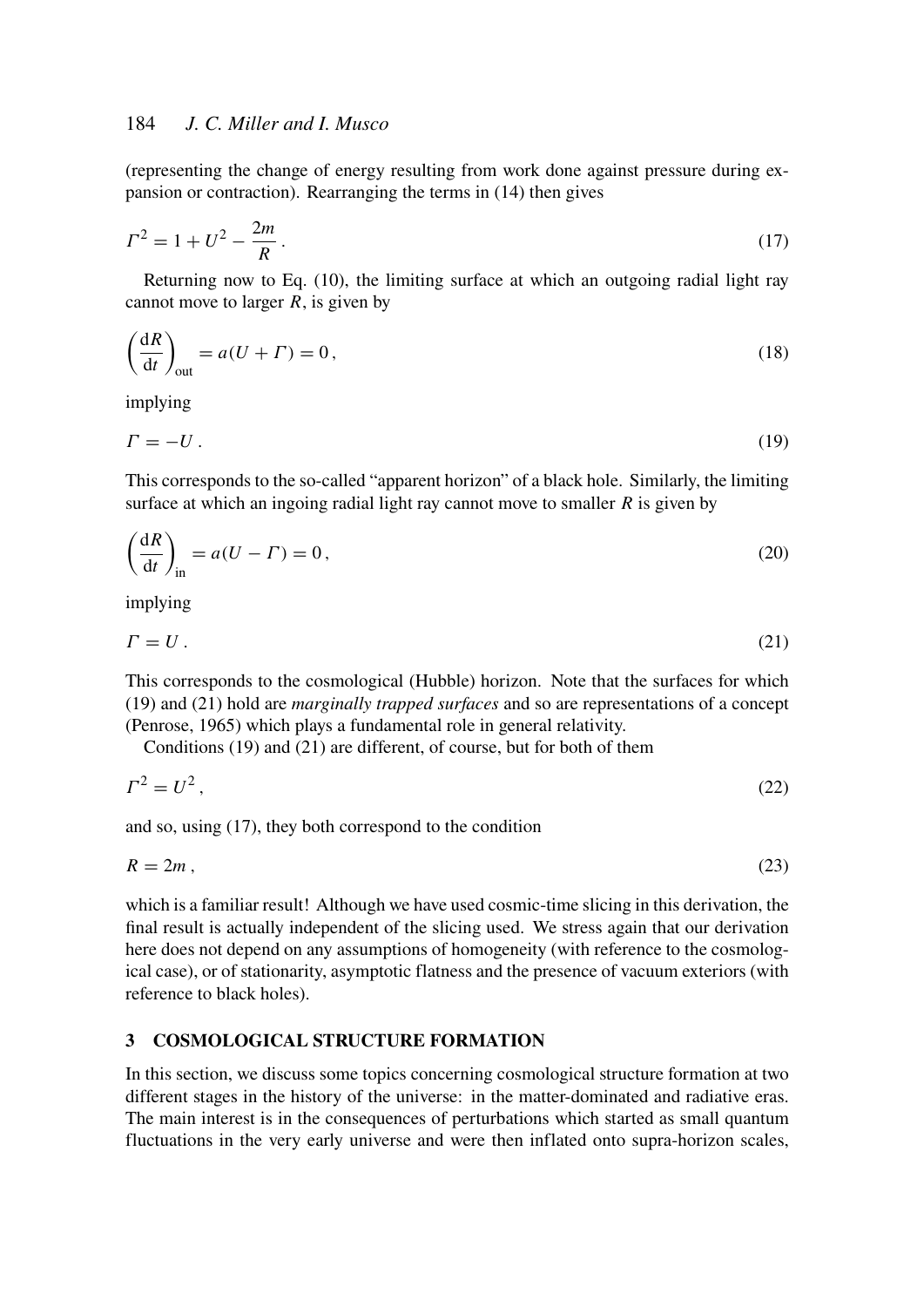eventually re-entering the horizon as the universe continued to expand, and becoming causally connected again. ("Horizon" here refers to the *cosmological* horizon.) We focus on the case of an over-density surrounded by a compensating under-density. Once the over-density has re-entered the horizon, there is a possibility that it could then evolve into a persisting condensed structure. A perturbation originating at a very early time, such as those mentioned above, may have begun with a mixture of growing and decaying components, but any decaying part would soon have faded away so that by the time of horizon re-entry, only the growing part would remain. Growing-modes are special; they have a particular combination of density and velocity perturbation which makes them "hold together" as they evolve.

We discuss below the re-entry of perturbations during the *matter-dominated era*, when the matter is commonly described as pressureless, with  $p = 0$  (although we will have more to say about that), and during those parts of the *radiative era* (defined as being when only relativistic zero-rest-mass particles are important) in which  $p = e/3$  is a good approximation. The first case can lead to formation of galactic or pre-galactic equilibrium structures, whereas in the second case primordial black holes (on a much smaller scale) are the only condensed structures that can be formed.

#### 3.1 Virialization in the matter-dominated era

Cosmologists like to use equations of state of the form  $p = we$ , where w is a constant. The cases  $p = e/3$  and  $p = 0$  do fit with this, of course, but it is questionable whether taking  $p =$ 0 actually makes sense in general for the matter-dominated era. For calculating the evolution of a uniform background universe, it is indeed satisfactory, but it becomes problematic when dealing with structure formation beyond the regime of linear perturbations. For cold dark matter (CDM) particles, it is frequently said that they must be pressureless because of being effectively collisionless, but this misses the point that pressure comes from the random motion of particles and is only indirectly influenced by collisions between them. If CDM particles have a non-zero velocity dispersion, then they automatically have a non-zero pressure and this is generally not irrelevant even if it may be small. The role of collisions is in assisting the particle distribution function to relax towards an isotropic Maxwellian, not directly in producing the pressure. A completely collisionless medium can certainly have a finite pressure (although that will generally not be isotropic).

In this subsection, we investigate the phenomenology of the "turn-round radius" and the "virialization radius" for perturbations when they re-enter the cosmological horizon and begin to feel their self-gravity. Initially, the over-density is continuing to expand along with the rest of the universe (although slightly more slowly because of the velocity perturbation in a growing mode) but, as it progressively begins to feel its self-gravity more, it slows down further and eventually reverses its expansion into a contraction. Its radius when that happens is called the turn-round radius. We will follow here just the subsequent behaviour of the dark matter component, which is more or less collisionless. As the contraction proceeds, the random velocities of the constituent particles progressively increase until eventually the effect of their random motions is sufficient to balance gravity (possibly aided by rotation) and the configuration settles into an equilibrium state. Its radius then is called the virialization radius (we explain this more below). In numerical simulations, it is often found that this virialization radius is roughly half of the turn-round radius.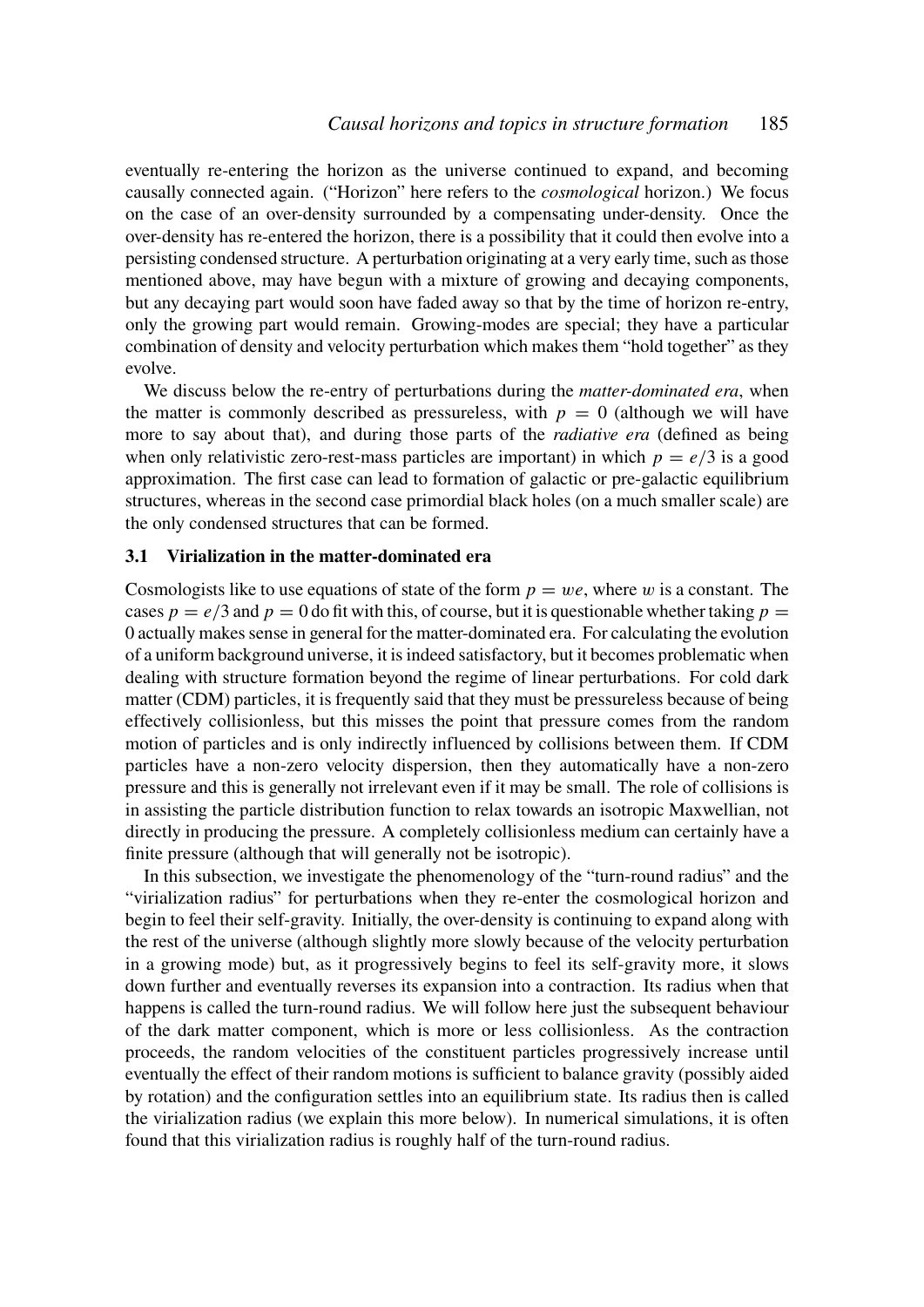Clearly, structure formation is in general a three-dimensional problem, but could one get a reasonable approximate picture for the above process by using a simple sphericallysymmetric toy model? If so, that could be useful for trial inclusion of further effects (dynamical scalar fields, etc.). Our idea is to include the random motions of the CDM particles in terms of an effective temperature *T* and insert that into a model equation of state, giving a pressure *p*. We proceed as follows. CDM particles are non-relativistic and so the thermal energy per particle is given by

$$
u = \frac{3}{2}k_{\text{B}}T\,,\tag{24}
$$

(assuming local isotropy;  $k_B$  is Boltzmann's constant). The thermal energy density is then

$$
\rho \varepsilon = \frac{3}{2} n k_{\rm B} T \,, \tag{25}
$$

(where  $\rho$  is the rest-mass density,  $\varepsilon$  is the specific internal energy, and *n* is the particle number density). The ideal gas law  $p = nk_BT$  then gives

$$
p = \frac{2}{3} \rho \varepsilon \,,\tag{26}
$$

which leads to

$$
p = K(s)\rho^{5/3},\tag{27}
$$

using the first law of thermodynamics. This is the well-known polytropic relation for a monatomic non-relativistic gas (here  $K(s)$  is a function of the specific entropy *s* and goes to a constant for adiabatic processes).

Next, we recall the considerations leading to a simple form of the virial theorem, following Tayler (1970). (Note that the treatment in this subsection is entirely Newtonian and it is convenient to retain the  $G$  in the equations for this part; also  $r$  is here the standard classical radial coordinate.) The equation of hydrostatic equilibrium

$$
\frac{\mathrm{d}p}{\mathrm{d}r} = -\frac{Gm\rho}{r^2},\tag{28}
$$

where  $m$  is the mass contained within radius  $r$ , can be rearranged to give

$$
4\pi r^3 \mathrm{d}p = -\left(\frac{Gm}{r}\right) 4\pi r^2 \rho \,\mathrm{d}r \,. \tag{29}
$$

We now integrate Eq. (29) over the volume of the spherical object:

$$
\int 3V \, \mathrm{d}p = \int \Phi \, \mathrm{d}m \,,\tag{30}
$$

where *V* is the volume contained within radius *r* and  $\Phi = -(Gm/r)$  is the gravitational potential at radius *r*. Integrating the left-hand side by parts then gives

$$
3[pV] - 3\int p \,dV = \Omega\,,\tag{31}
$$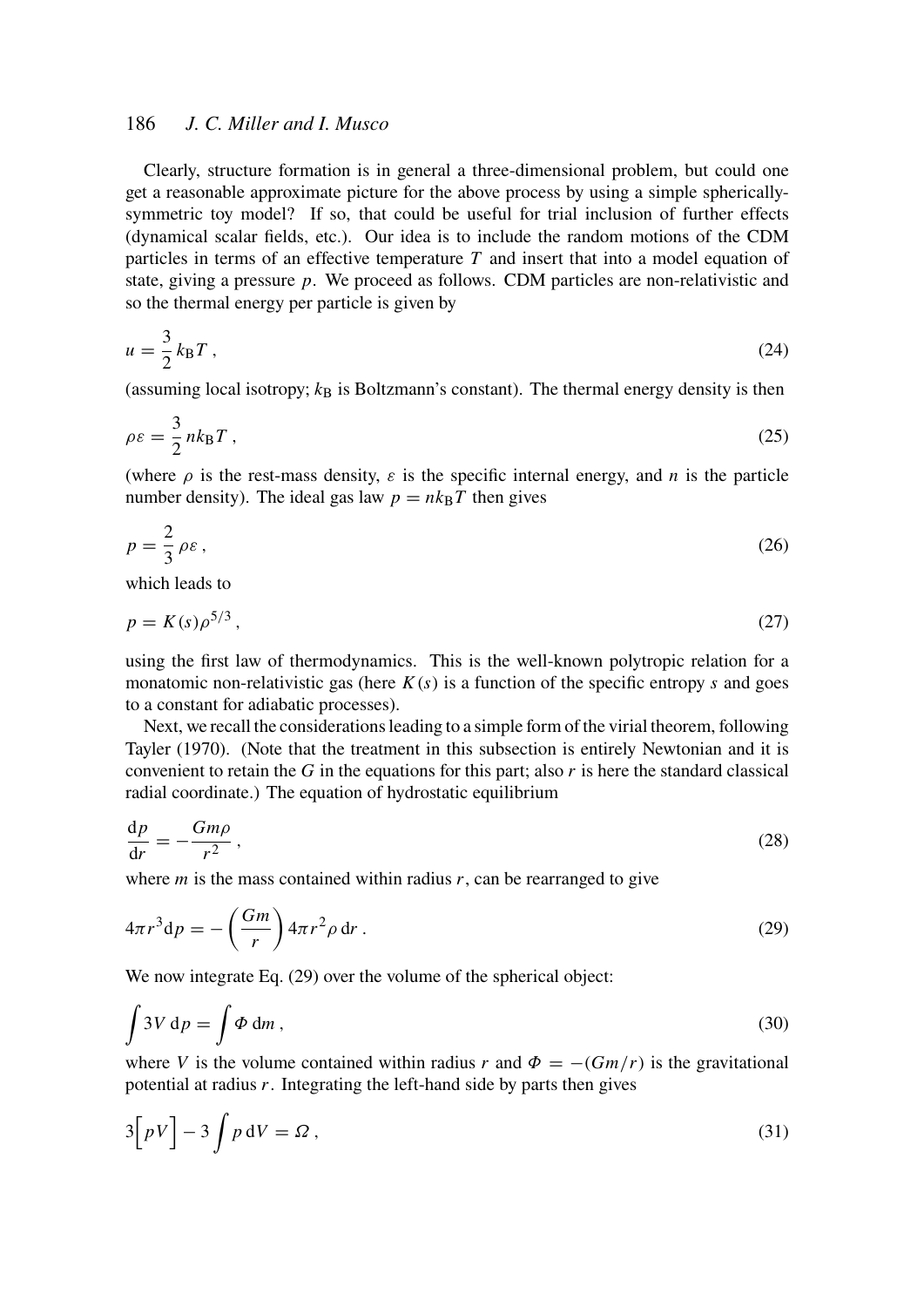where  $\Omega$  is the gravitational potential energy of the object. Taking the pressure at the surface to be zero and inserting the equation of state expression  $(26)$  for *p*, one obtains

$$
-3\int \frac{2}{3} \rho \varepsilon \,dV = -2U = \Omega \,,\tag{32}
$$

where  $U$  is the total internal energy of the object. The overall total energy is then

$$
E = U + \Omega = \frac{1}{2}\Omega, \qquad (33)
$$

which is negative, as it must be for a gravitationally-bound object. When Equation (33) is satisfied, the configuration is said to be virialized.

We will now use these ideas for studying the issue of the turn-round radius and virialization radius within our simple toy model. We will use the subscripts tr and v to denote "turn-round" and "virial" respectively. The configuration starts off (at the turn-round radius  $R_{\text{tr}}$ ) out of hydrostatic equilibrium and not satisfying Eq. (33). As the contraction proceeds, the pressure plays an increasing role in counteracting gravity until eventually equilibrium is reached and the virial condition (33) is satisfied. The radius at which this happens is the virialization radius  $(R_v)$  mentioned earlier.

Assuming conservation of the total energy during the contraction,

$$
E = U_{\rm v} + \Omega_{\rm v} = U_{\rm tr} + \Omega_{\rm tr} \,. \tag{34}
$$

At the turn-round radius, the energy in the random motions of the CDM particles is still going to be small (it grows later as the contraction proceeds) and so it seems safe to assume that the initial total internal energy term  $U_{tr}$  can be neglected. Doing this, and using expression (33) at the virial radius, we have

$$
E = \frac{1}{2} \Omega_{\rm v} = \Omega_{\rm tr} \,. \tag{35}
$$

If we now make the (rough) assumptions that the total mass *M* does not change during the contraction and that, throughout, we can write

$$
\Omega = -\frac{GM^2}{R} \times \text{constant},\tag{36}
$$

then  $\Omega_{\rm v}/2 = \Omega_{\rm tr}$  gives

$$
\frac{GM^2}{2R_{\rm v}} = \frac{GM^2}{R_{\rm tr}}\,,\tag{37}
$$

and so

$$
R_{\rm v} = \frac{1}{2} R_{\rm tr} \,,\tag{38}
$$

in agreement with the numerical results.

Our purpose here has been to suggest that this type of "fluid" treatment of cold dark matter might be a useful approach in some circumstances. Clearly, implementations could be made much more detailed than the one which we have sketched above.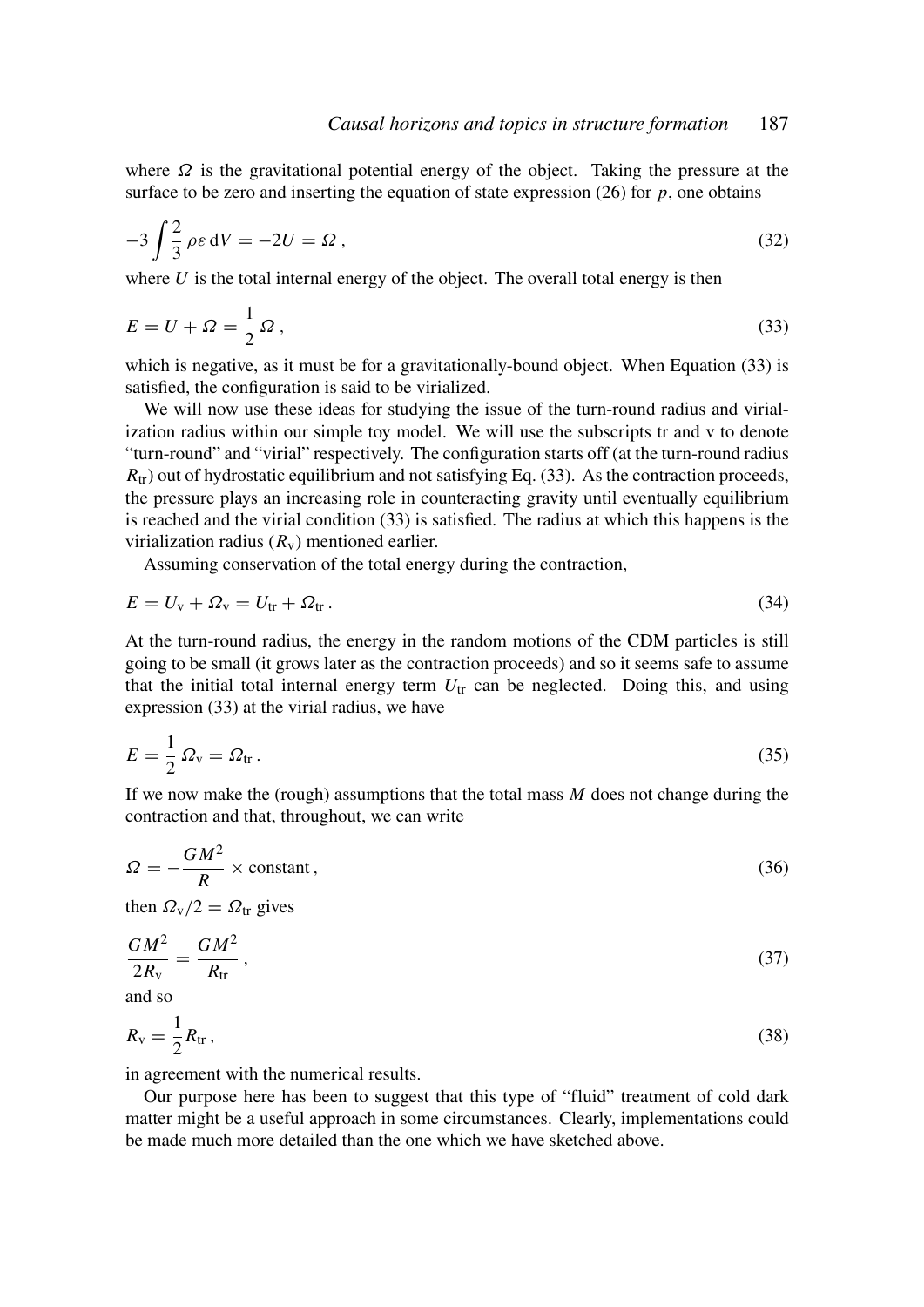#### 3.2 The radiative era and primordial black holes

Objects composed of matter for which  $p = e/3$  have an adiabatic index of 4/3 and are fundamentally unstable. Because of this, collapsing perturbations in the radiative era do not produce equilibrium condensed structures, but either form black holes (if the perturbation amplitude  $\delta$  is greater than a certain critical threshold value  $\delta_c$ ) or bounce and return back into the roughly uniform medium from which they came. Black holes formed then could have lower masses than ones formed today by the collapse of stars. Since this type of matter has no intrinsic scale, the question arises of whether the phenomenon known as "critical collapse" (Choptuik, 1993) might occur under these circumstances despite the background being that of the expanding universe. The standard form of critical collapse is characterised by the property that, for values of  $(\delta - \delta_c)$  which are positive but sufficiently small, the mass of the black hole formed,  $M_{BH}$ , is related to ( $\delta - \delta_c$ ) by a scaling law, i.e.

$$
M_{\rm BH} \propto (\delta - \delta_{\rm c})^{\gamma} \tag{39}
$$

(with  $\gamma$  being a constant) when the nature of the unperturbed background is kept fixed and the perturbations introduced differ in amplitude but not in shape. This sort of behaviour has been seen in quite a wide range of numerical simulations treating idealised circumstances (see the review by Gundlach and Martín-García, 2007) but its occurrence under "realworld" circumstances is less clear. It seemed possible that the radiative era of the early universe might provide an arena for this, although a potential problem comes from the fact that the universe itself has an intrinsic scale (the cosmological horizon scale) which might or might not interfere with the scaling behaviour. Niemeyer and Jedamzik (1999) made calculations which demonstrated the presence of a scaling law under these circumstances over a restricted range of  $(\delta - \delta_c)$  but when more extensive calculations were made, going closer to the critical limit (Hawke and Stewart, 2002), it was found that the scaling law eventually broke as the behaviour became more extreme near to the critical limit. We then reinvestigated this ourselves (Musco et al., 2009), focusing particularly on the use of perturbations containing only a growing-mode component (following on from the discussion at the beginning of Section 3). For our calculations, we used a purpose-built numerical GR hydro code implementing an AMR technique within a null-slicing approach, and able to go down to extremely small values of  $(\delta - \delta_c)$ . Using growing-mode initial data, without any decaying component (following the methodology of Polnarev and Musco, 2007), we found that the scaling behaviour did go all the way down to the smallest values of  $(\delta - \delta_c)$  that we were able to treat, well beyond the breaking point found previously. Results are shown in Fig. 1. In our work, we define  $\delta$  as being the relative mass excess inside the over-dense region at the time when it re-enters the cosmological horizon, and measure  $M_{\rm BH}$  in units of  $M_H$ , the cosmological horizon mass at that time, so that the results are independent of epoch within the radiative era. Note that black holes produced like this would have typically lower masses when formed earlier rather than later (related with the value of  $M_H$  at the time).

In the literature on critical collapse, a key feature is the occurrence of similarity solutions accompanying the scaling laws (Evans and Coleman, 1994). As  $(\delta - \delta_c) \rightarrow 0$ , a critical solution is approached where all of the matter in the original contracting region is progressively shed during the contraction which ends, with zero matter, at a time referred to as the critical time  $t_c$ . The later stages of this follow a similarity solution. For small positive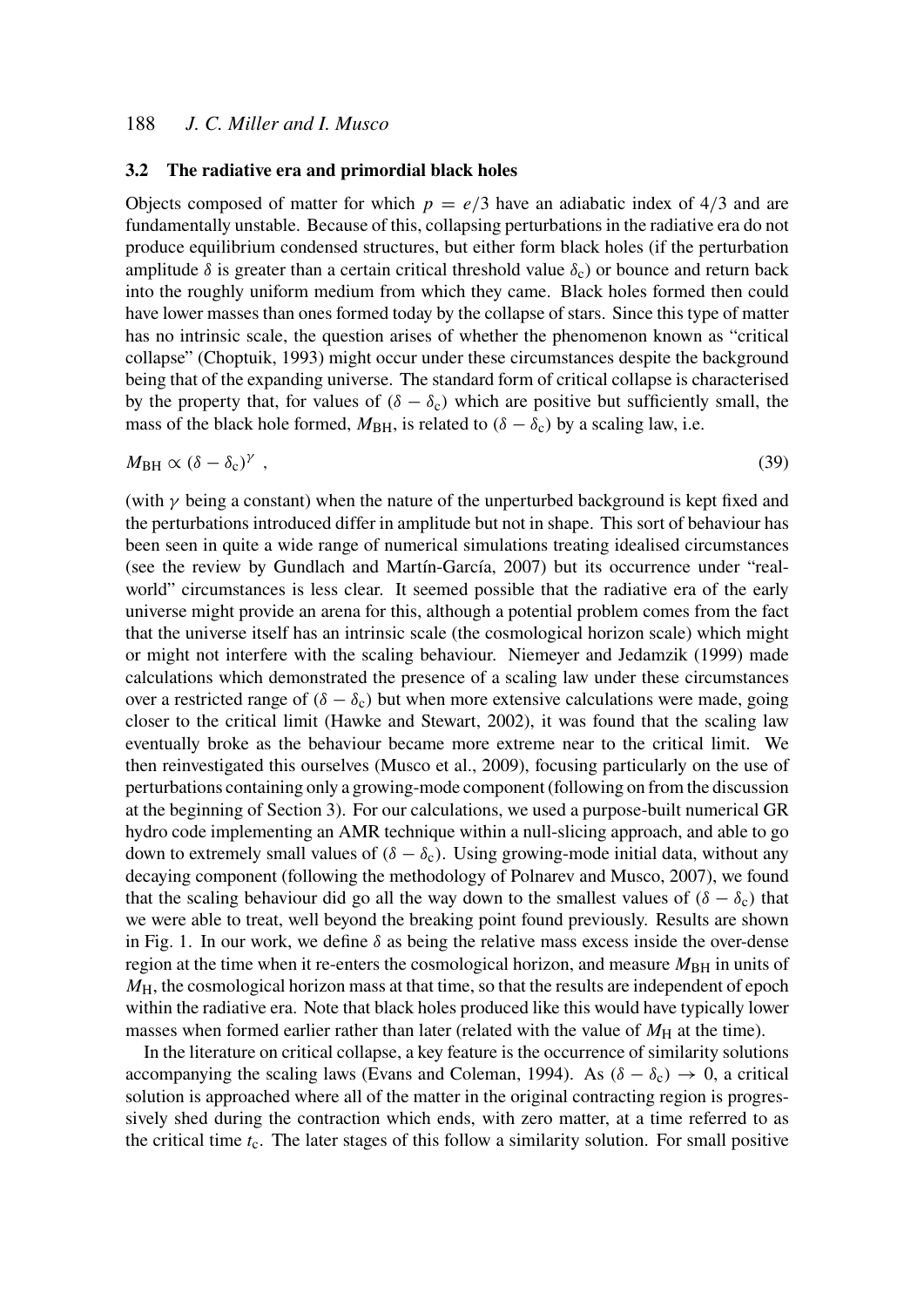

**Figure 1.** Scaling behaviour for  $M_{\text{BH}}$  as a function of ( $\delta - \delta_c$ ).  $M_{\text{BH}}$  is measured in units of  $M_{\text{H}}$ , the mass within the cosmological horizon when the perturbation re-enters it. For  $M_{\rm BH} \lesssim M_{\rm H}$ , the points are well fitted by a scaling law with  $\gamma = 0.357$ , which matches well with the corresponding result obtained semi-analytically by Maison (1996) for standard critical collapse with this type of matter.

values of  $(\delta - \delta_c)$ , the similarity solution is closely approached but eventually there is a divergence away from it, with the remaining material then collapsing to form a black hole. It is interesting to see how this plays out in our case, where the collapse occurs within the background of an expanding universe. We have investigated this in some detail (Musco and Miller, 2013). Figure 2 shows our results from a run with  $\delta - \delta_c \sim 10^{-9}$ , which is rather close to the critical limit; the four-velocity  $U$  is plotted as a function of the similarity coordinate  $\xi = R/(t_c - t)$  at a succession of times (solid curves), with the higher peaks corresponding to the later times. Note the shedding of material occurring via a relativistic wind. One can see the progressive approach of the simulation results towards the similarity solution (dashed curve), with the range of the zone of agreement increasing with time. At the last time shown, the similarity solution is being closely approximated over all of the contracting region, where  $U$  is negative (although it is quite hard to see this as being negative in the figure because of the scale), and also over the part of the surrounding region out to the maximum of *U*; beyond this, the simulation results diverge completely away from the similarity solution and eventually merge into the surrounding Friedmann–Robertson– Walker universe. The similarity behaviour breaks soon after the last time shown here, with the start of the final collapse leading to black hole formation. We should stress that the use of a logarithmic coordinate in Fig. 2 has the effect of making features appear much more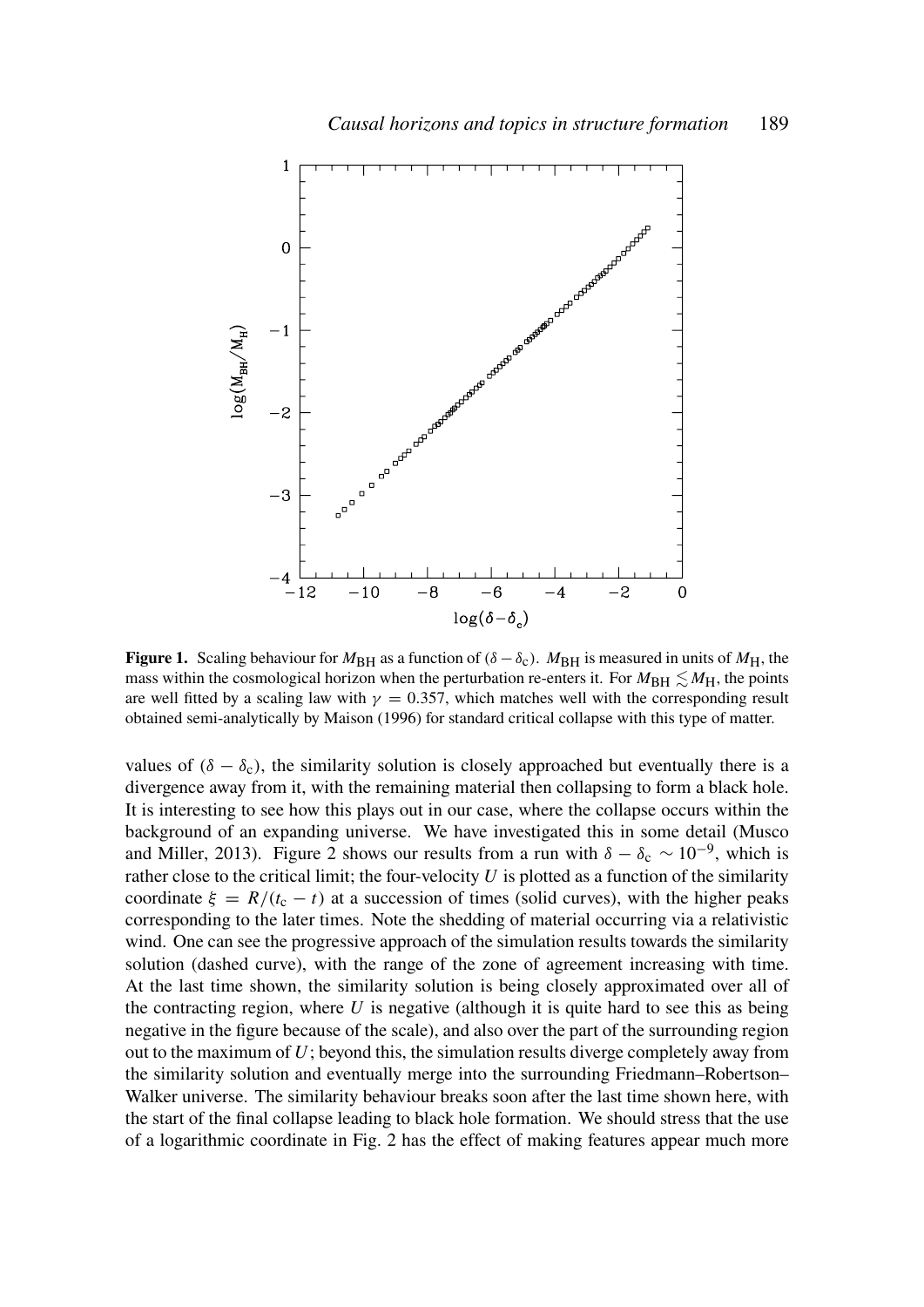

**Figure 2.** Simulation results for the velocity *U* (from a run with  $\delta - \delta_c \sim 10^{-9}$ ) plotted against the similarity coordinate  $\xi = R/(t_c - t)$ . The plot shows curves for a succession of times during the close approach to the similarity solution, with the higher peaks corresponding to the later times. The precise similarity solution for the collapsing matter is marked with the dashed curve, which is partly covered by the solid curves.

abrupt than they would do with a standard linear coordinate. The almost vertical parts of the curves are nowhere near to being shocks and correspond to smoothly varying features when viewed on a linear scale.

## 4 CONCLUSIONS

We have touched here on a number of topics. Firstly, a unified treatment has been given of black-hole and cosmological horizons in terms of co-moving trapped surfaces. This does not depend on any assumptions of homogeneity (in the cosmological case), or of stationarity, asymptotic flatness and the presence of vacuum exteriors (for the black holes). We then went on to discuss two topics concerned with cosmological structure formation: virialization of cold dark matter during standard structure formation in the matter-dominated era, and primordial black hole formation during the radiative era. In the first case, we presented a simple toy model which serves as an analytic demonstration of phenomena observed in numerical simulations; in the second case, we presented results showing that black-hole formation by collapse of cosmological perturbations in the radiative era completely follows the well-known phenomenology of critical collapse, as long as the perturbations are of the growing-mode type when they re-enter the cosmological horizon.